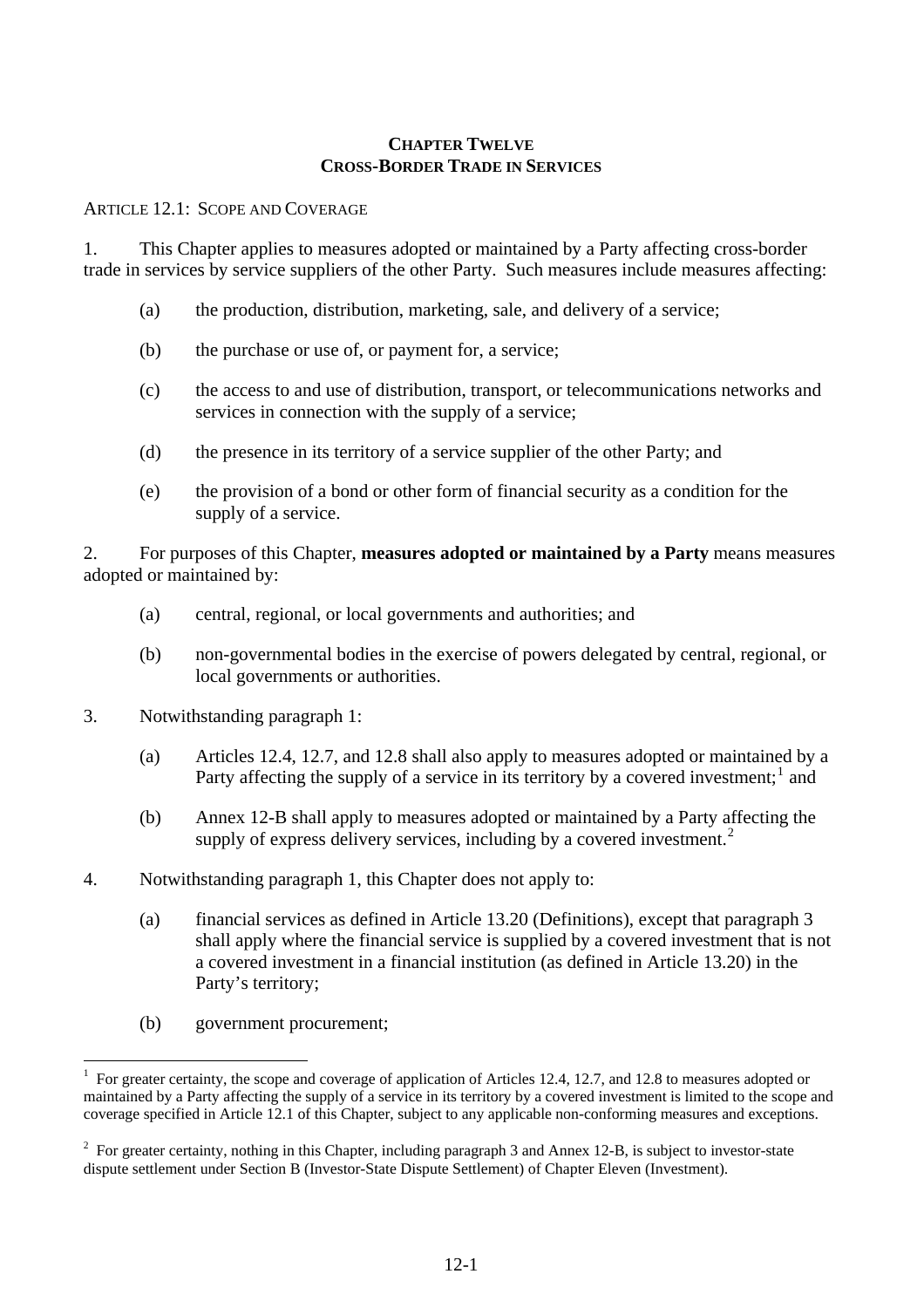- (c) air services, including domestic and international air transportation services, whether scheduled or non-scheduled, and related services in support of air services, other than:
	- (i) aircraft repair and maintenance services during which an aircraft is withdrawn from service; and
	- (ii) specialty air services; or
- (d) subsidies or grants provided by a Party, including government-supported loans, guarantees, and insurance.

5. This Chapter does not impose any obligation on a Party with respect to a national of the other Party seeking access to its employment market, or employed on a permanent basis in its territory, and does not confer any right on that national with respect to that access or employment.

6. This Chapter does not apply to services supplied in the exercise of governmental authority in a Party's territory. A **service supplied in the exercise of governmental authority** means any service which is supplied neither on a commercial basis, nor in competition with one or more service suppliers.

7. Nothing in this Chapter or any other provision of this Agreement shall be construed to impose any obligation on a Party regarding its immigration measures, including admission or conditions of admission for temporary entry.<sup>[3](#page-1-0)</sup>

ARTICLE 12.2: NATIONAL TREATMENT

1. Each Party shall accord to service suppliers of the other Party treatment no less favorable than that it accords, in like circumstances, to its own service suppliers.

2. The treatment to be accorded by a Party under paragraph 1 means, with respect to a regional level of government, treatment no less favorable than the most favorable treatment accorded, in like circumstances, by that regional level of government to service suppliers of the Party of which it forms a part.

ARTICLE 12.3: MOST-FAVORED-NATION TREATMENT<sup>[4](#page-1-1)</sup>

Each Party shall accord to service suppliers of the other Party treatment no less favorable than that it accords, in like circumstances, to service suppliers of a non-Party.

ARTICLE 12.4: MARKET ACCESS

 $\overline{a}$ 

Neither Party may adopt or maintain, either on the basis of a regional subdivision or on the basis of its entire territory, measures that:

<span id="page-1-0"></span> $3$  For greater certainty, paragraph 7 does not limit the application of this Agreement to measures other than immigration measures that affect the supply of a service by a national of a Party in the territory of the other Party. The Parties shall consult regarding paragraph 7 within two years of the date this Agreement enters into force, and at two-year intervals afterward, unless the Parties otherwise agree.

<span id="page-1-1"></span><sup>&</sup>lt;sup>4</sup> For greater certainty, nothing in Article 12.3 shall be interpreted as extending the scope and coverage of this Chapter.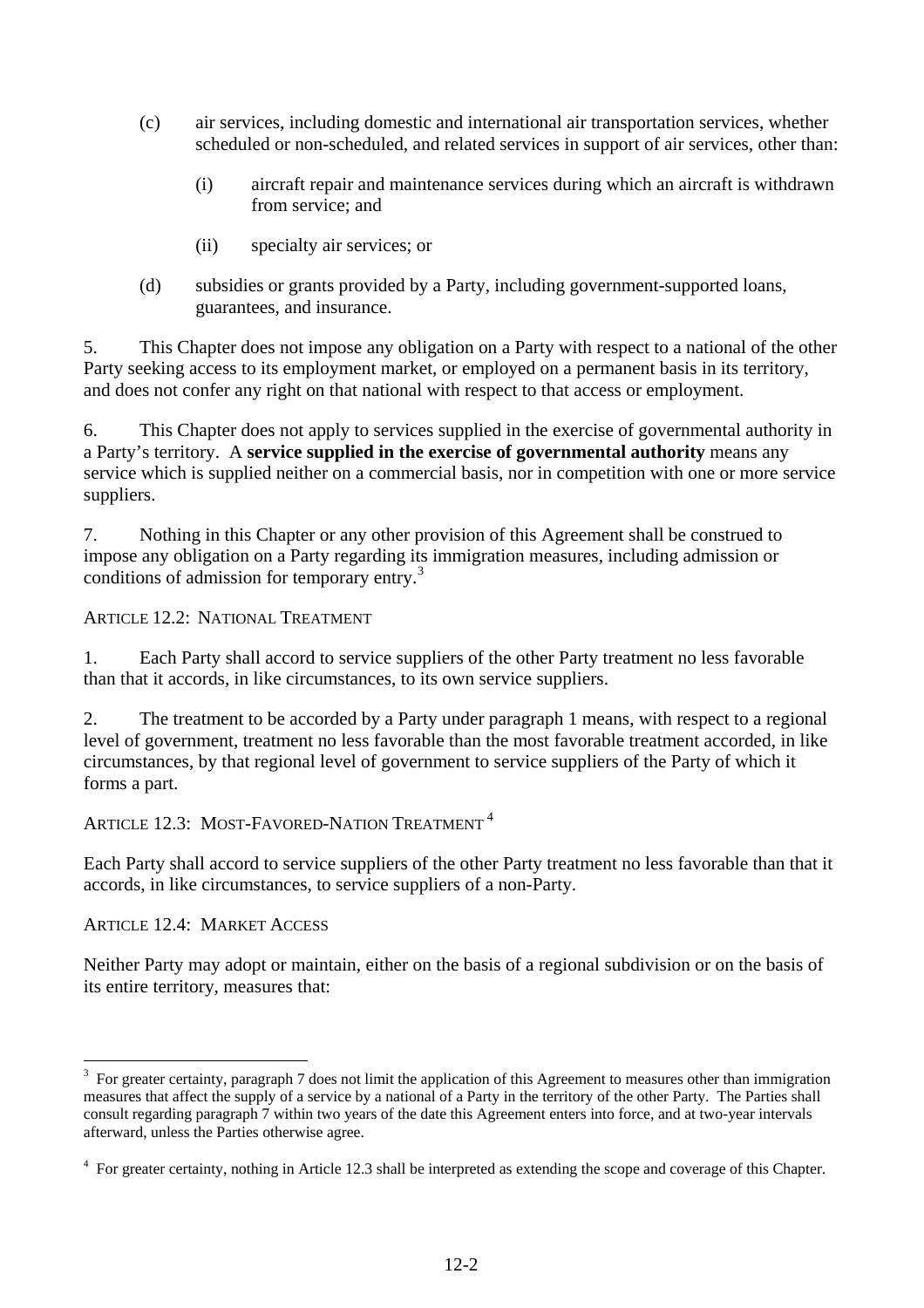- (a) impose limitations on:
	- (i) the number of service suppliers, whether in the form of numerical quotas, monopolies, exclusive service suppliers, or the requirement of an economic needs test;
	- (ii) the total value of service transactions or assets in the form of numerical quotas or the requirement of an economic needs test;
	- (iii) the total number of service operations or the total quantity of services output expressed in terms of designated numerical units in the form of quotas or the requirement of an economic needs test;<sup>[5](#page-2-0)</sup> or
	- (iv) the total number of natural persons that may be employed in a particular service sector or that a service supplier may employ and who are necessary for, and directly related to, the supply of a specific service in the form of numerical quotas or the requirement of an economic needs test; or
- (b) restrict or require specific types of legal entity or joint venture through which a service supplier may supply a service.

ARTICLE 12.5: LOCAL PRESENCE

 $\overline{a}$ 

Neither Party may require a service supplier of the other Party to establish or maintain a representative office or any form of enterprise, or to be resident, in its territory as a condition for the cross-border supply of a service.

ARTICLE 12.6: NON-CONFORMING MEASURES

- 1. Articles 12.2 through 12.5 do not apply to:
	- (a) any existing non-conforming measure that is maintained by a Party at:
		- (i) the central level of government, as set out by that Party in its Schedule to Annex I;
		- (ii) a regional level of government, as set out by that Party in its Schedule to Annex I; or
		- (iii) a local level of government;  $6<sup>6</sup>$  $6<sup>6</sup>$
	- (b) the continuation or prompt renewal of any non-conforming measure referred to in subparagraph (a); or
	- (c) an amendment to any non-conforming measure referred to in subparagraph (a) to the extent that the amendment does not decrease the conformity of the measure, as it existed immediately before the amendment, with Article 12.2, 12.3, 12.4, or 12.5.

<span id="page-2-0"></span><sup>5</sup> Clause (iii) does not cover measures of a Party that limit inputs for the supply of services.

<span id="page-2-1"></span><sup>6</sup> For Korea, **local level of government** means a local government as defined in the *Local Autonomy Act*.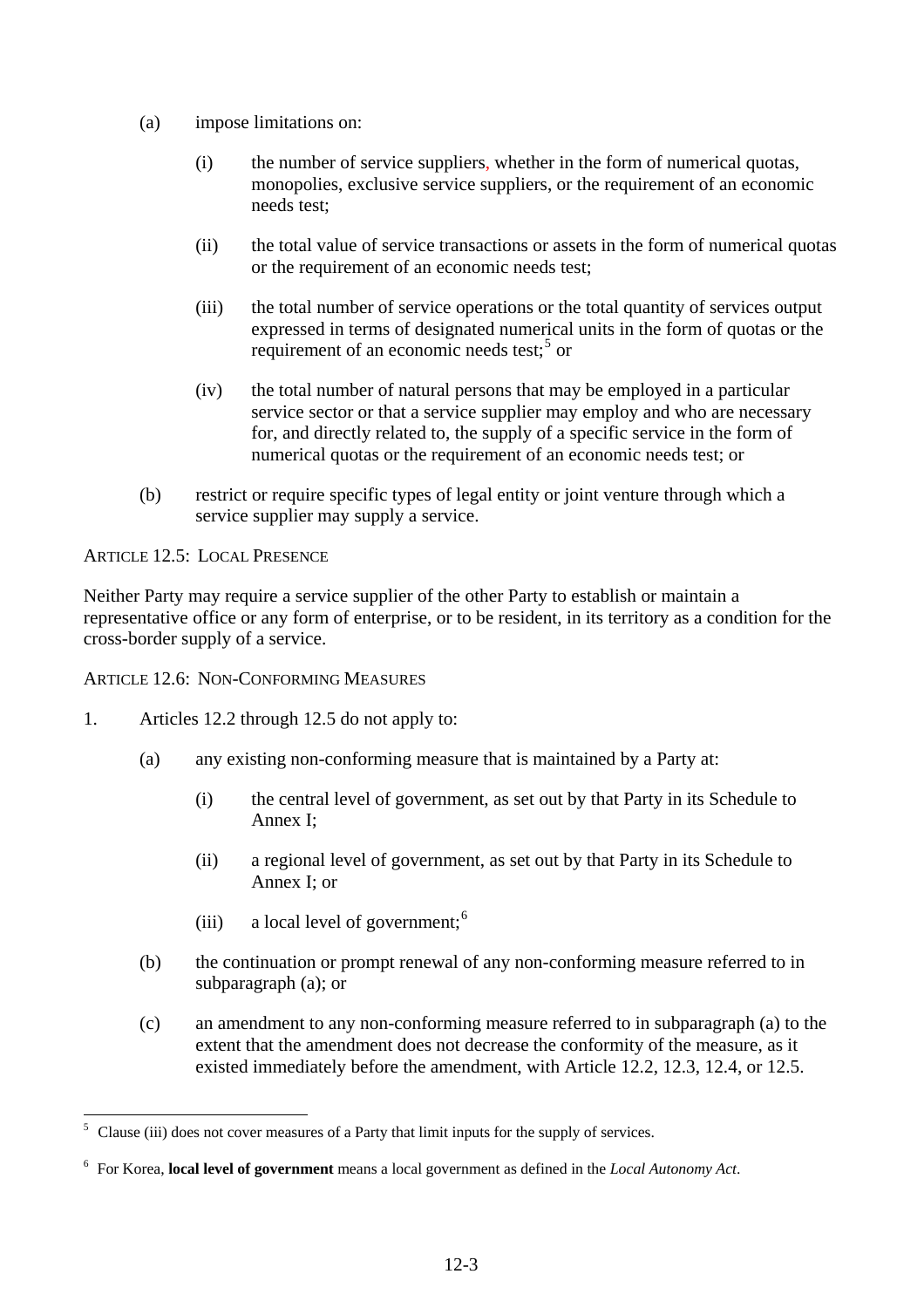2. Articles 12.2 through 12.5 do not apply to any measure that a Party adopts or maintains with respect to sectors, sub-sectors, or activities as set out in its Schedule to Annex II.

# ARTICLE 12.7: DOMESTIC REGULATION

1. Where a Party requires authorization for the supply of a service, the Party's competent authorities shall, within a reasonable time after the submission of an application considered complete under its laws and regulations, inform the applicant of the decision concerning the application. At the request of the applicant, the Party's competent authorities shall provide, without undue delay, information concerning the status of the application. This obligation shall not apply to authorization requirements that a Party adopts or maintains with respect to sectors, sub-sectors, or activities as set out in its Schedule to Annex II.

2. With a view to ensuring that measures relating to qualification requirements and procedures, technical standards, and licensing requirements do not constitute unnecessary barriers to trade in services, while recognizing the right to regulate and to introduce new regulations on the supply of services in order to meet national policy objectives, each Party shall endeavor to ensure, as appropriate for individual sectors, that such measures are:

- (a) based on objective and transparent criteria, such as competence and the ability to supply the service; and
- (b) in the case of licensing procedures, not in themselves a restriction on the supply of the service.

3. If the results of the negotiations related to Article VI:4 of the GATS (or the results of any similar negotiations undertaken in other multilateral fora in which both Parties participate) enter into effect, this Article shall be amended, as appropriate, after consultations between the Parties, to bring those results into effect under this Agreement.<sup>[7](#page-3-0)</sup>

ARTICLE 12.[8](#page-3-1): TRANSPARENCY IN DEVELOPING AND APPLYING REGULATIONS  $^8$ 

Further to Chapter Twenty-One (Transparency):

 $\overline{a}$ 

- (a) Each Party shall establish or maintain appropriate mechanisms for responding to inquiries from interested persons regarding its regulations relating to the subject matter of this Chapter.
- (b) If, consistent with paragraphs 2 and 3 of Article 21.1 (Publication), a Party does not provide advance notice of and opportunity for comment on regulations it proposes to adopt relating to the subject matter of this Chapter, it shall, to the extent possible, address in writing the reasons for not doing so.
- (c) To the extent possible, each Party shall allow reasonable time between publication of final regulations relating to the subject matter of this Chapter and their effective date.

<span id="page-3-0"></span><sup>7</sup> For greater certainty, nothing in Article 12.7 prejudices either Party's position in any other forum with regard to matters covered by Article 12.7.

<span id="page-3-1"></span><sup>&</sup>lt;sup>8</sup> For greater certainty, "regulations" includes regulations establishing or applying to licensing authorization or criteria at the central, regional, and local levels of government.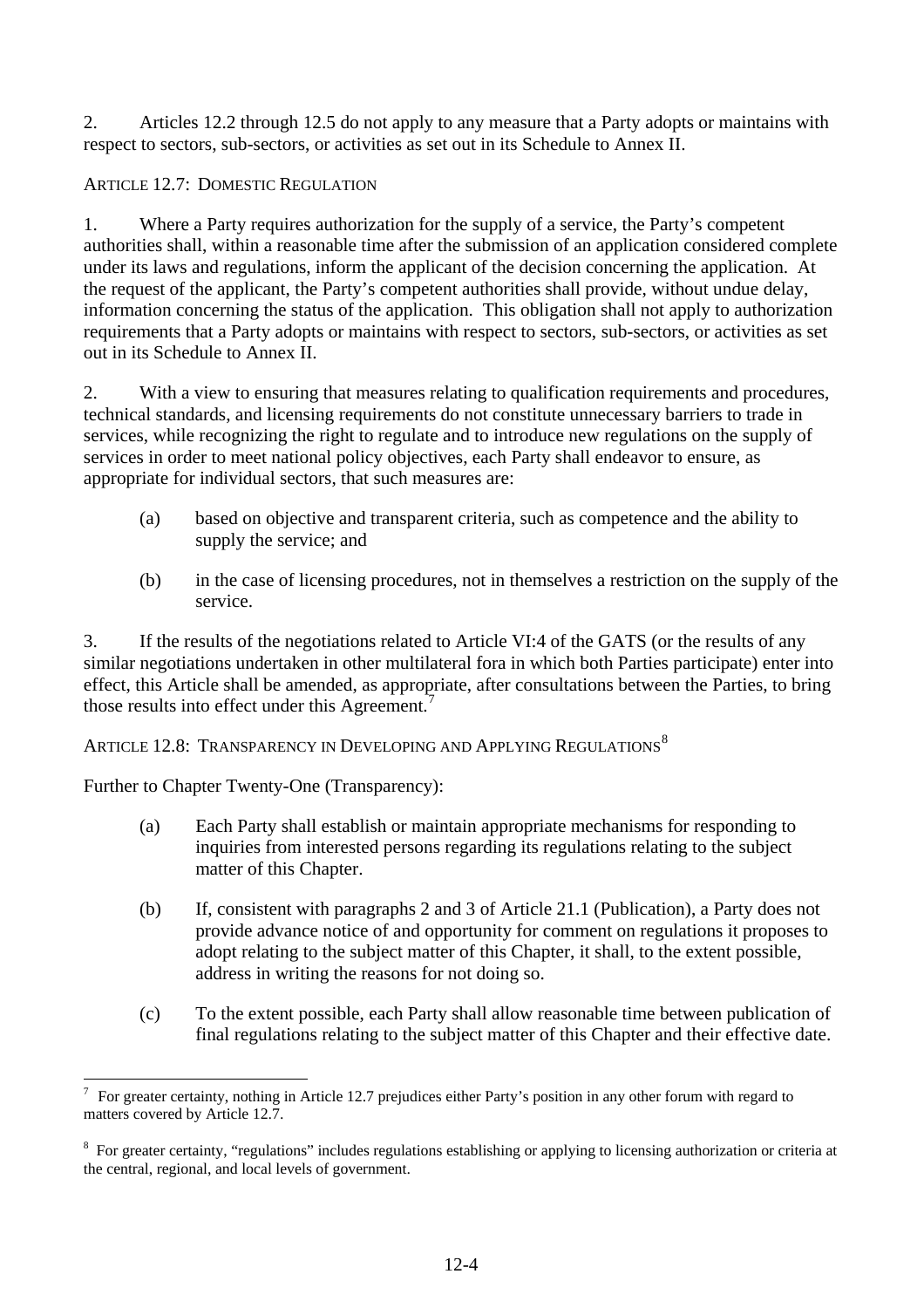### ARTICLE 12.9: RECOGNITION

1. For purposes of the fulfilment, in whole or in part, of its standards or criteria for the authorization, licensing, or certification of services suppliers, and subject to the requirements of paragraph 5, a Party may recognize the education or experience obtained, requirements met, or licenses or certifications granted in a particular country. Such recognition, which may be achieved through harmonization or otherwise, may be based upon an agreement or arrangement with the country concerned or may be accorded autonomously.

2. Where a Party recognizes, autonomously or by agreement or arrangement, the education or experience obtained, requirements met, or licenses or certifications granted in the territory of a non-Party, nothing in Article 12.3 shall be construed to require the Party to accord such recognition to the education or experience obtained, requirements met, or licenses or certifications granted in the territory of the other Party.

3. On request of the other Party, a Party shall promptly provide information, including appropriate descriptions, concerning any recognition agreement or arrangement that the Party or relevant bodies in its territory has concluded.

4. A Party that is a party to an agreement or arrangement of the type referred to in paragraph 1, whether existing or future, shall afford adequate opportunity for the other Party, if the other Party is interested, to negotiate its accession to such an agreement or arrangement or to negotiate a comparable one with it. Where a Party accords recognition autonomously, it shall afford adequate opportunity for the other Party to demonstrate that education, experience, licenses, or certifications obtained or requirements met in the other Party's territory should be recognized.

5. Neither Party may accord recognition in a manner that would constitute a means of discrimination between countries in the application of its standards or criteria for the authorization, licensing, or certification of services suppliers, or a disguised restriction on trade in services.

6. Annex 12-A applies to measures adopted or maintained by a Party relating to the licensing or certification of professional service suppliers as set out in that Annex.

ARTICLE 12.10: PAYMENTS AND TRANSFERS<sup>[9](#page-4-0)</sup>

1. Each Party shall permit all transfers and payments relating to the cross-border supply of services to be made freely and without delay into and out of its territory.

2. Each Party shall permit such transfers and payments relating to the cross-border supply of services to be made in a freely usable currency at the market rate of exchange prevailing at the time of transfer.

3. Notwithstanding paragraphs 1 and 2, a Party may prevent or delay a transfer or payment through the equitable, non-discriminatory, and good faith application of its laws relating to:

- (a) bankruptcy, insolvency, or the protection of the rights of creditors;
- (b) issuing, trading, or dealing in securities, futures, options, or derivatives;

<span id="page-4-0"></span> 9 For greater certainty, Annex 11-G (Transfers) applies to Article 12.10.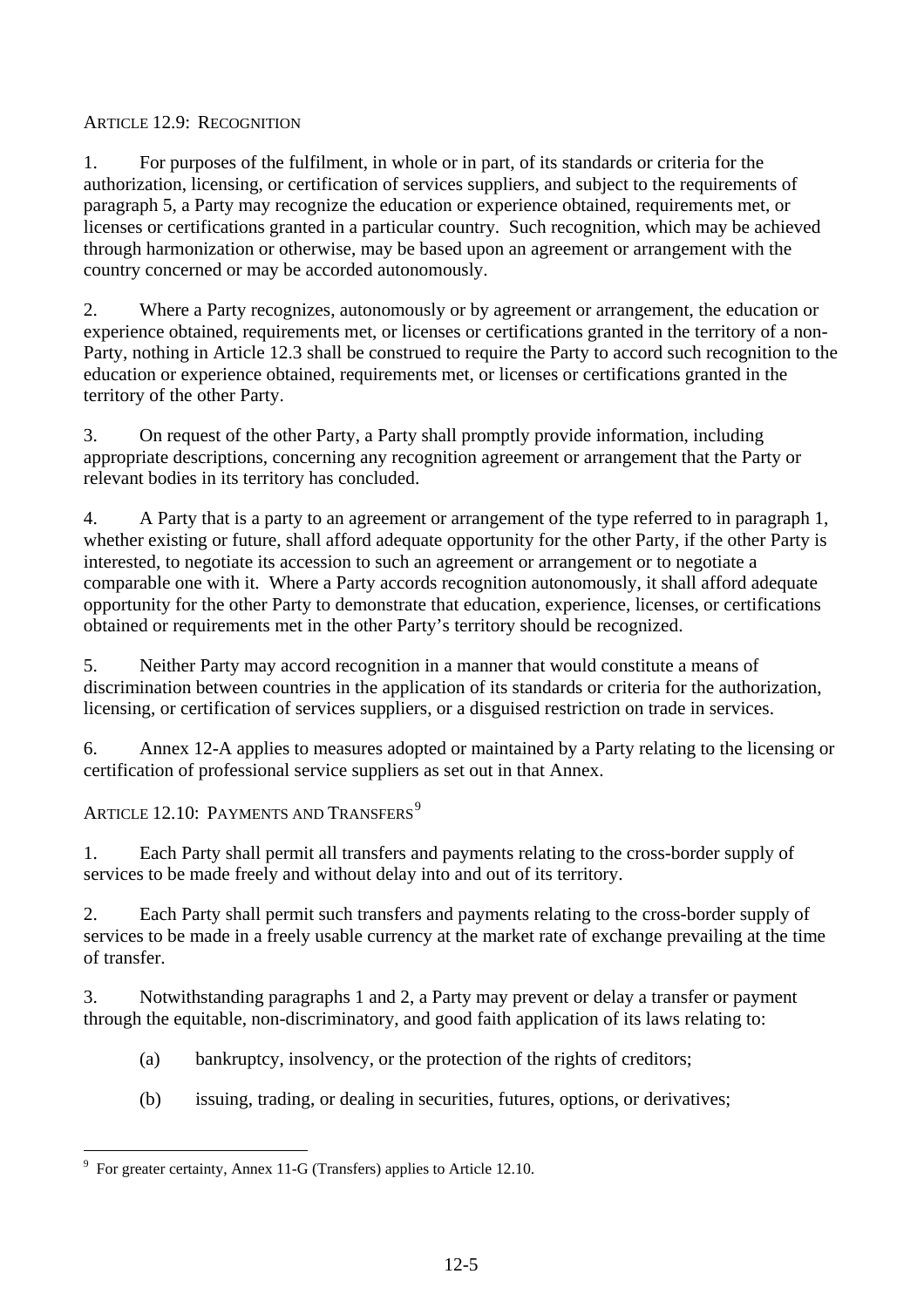- (c) financial reporting or record keeping of transfers when necessary to assist law enforcement or financial regulatory authorities;
- (d) criminal or penal offences; or
- (e) ensuring compliance with orders or judgments in judicial or administrative proceedings.

ARTICLE 12.11: DENIAL OF BENEFITS

1. A Party may deny the benefits of this Chapter to a service supplier of the other Party if the service supplier is an enterprise owned or controlled by persons of a non-Party, and the denying Party:

- (a) does not maintain normal economic relations with the non-Party; or
- (b) adopts or maintains measures with respect to the non-Party or a person of the non-Party that prohibit transactions with the enterprise or that would be violated or circumvented if the benefits of this Chapter were accorded to the enterprise.

2. A Party may deny the benefits of this Chapter to a service supplier of the other Party if the service supplier is an enterprise owned or controlled by persons of a non-Party or of the denying Party that has no substantial business activities in the territory of the other Party. If, before denying the benefits of this Chapter, the denying Party knows that the enterprise has no substantial business activities in the territory of the other Party and that persons of a non-Party, or of the denying Party, own or control the enterprise, the denying Party shall, to the extent practicable, notify the other Party before denying the benefits. If the denying Party provides such notice, it shall consult with the other Party at the other Party's request.

## ARTICLE 12.12: SPECIFIC COMMITMENTS

1. Annex 12-B sets out specific commitments with regard to the supply of express delivery services.

2. Annex 12-C sets out specific commitments with regard to consultations regarding nonconforming measures adopted or maintained by a regional level of government.

## ARTICLE 12.13: DEFINITIONS

For purposes of this Chapter:

## **cross-border trade in services** or **cross-border supply of services** means the supply of a service:

- (a) from the territory of one Party into the territory of the other Party;
- (b) in the territory of one Party by a person of that Party to a person of the other Party; or
- (c) by a national of a Party in the territory of the other Party;

but does not include the supply of a service in the territory of a Party by a covered investment;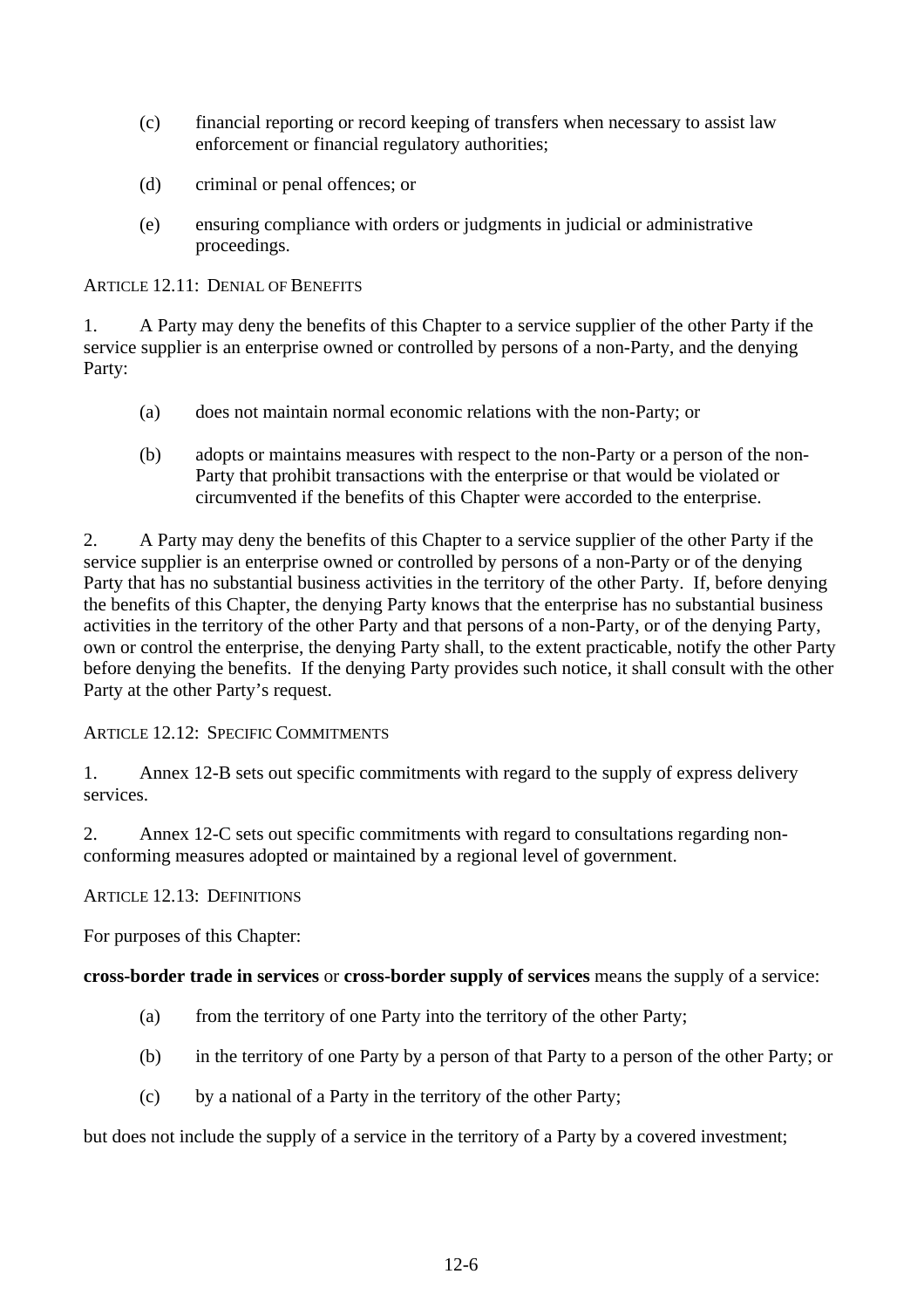**enterprise** means an "enterprise" as defined in Article 1.4 (Definitions), and a branch of an enterprise;

**enterprise of a Party** means an enterprise organized or constituted under the laws of a Party, and a branch located in the territory of a Party and carrying out business activities there;

**professional services** means services, the supply of which requires specialized post-secondary education, or equivalent training or experience or examination, and for which the right to practice is granted or restricted by a Party, but does not include services supplied by trades-persons or vessel and aircraft crew members;

**service supplier of a Party** means a person of that Party that seeks to supply or supplies a service;<sup>[10](#page-6-0)</sup> and

**specialty air services** means any non-transportation air services, such as aerial fire-fighting, sightseeing, spraying, surveying, mapping, photography, parachute jumping, glider towing, and helicopter-lift for logging and construction, and other airborne agricultural, industrial, and inspection services.

 $\overline{a}$ 

<span id="page-6-0"></span> $10$  For purposes of Articles 12.2 and 12.3, "service suppliers" has the same meaning as "services and service suppliers" as used in Articles II and XVII of GATS.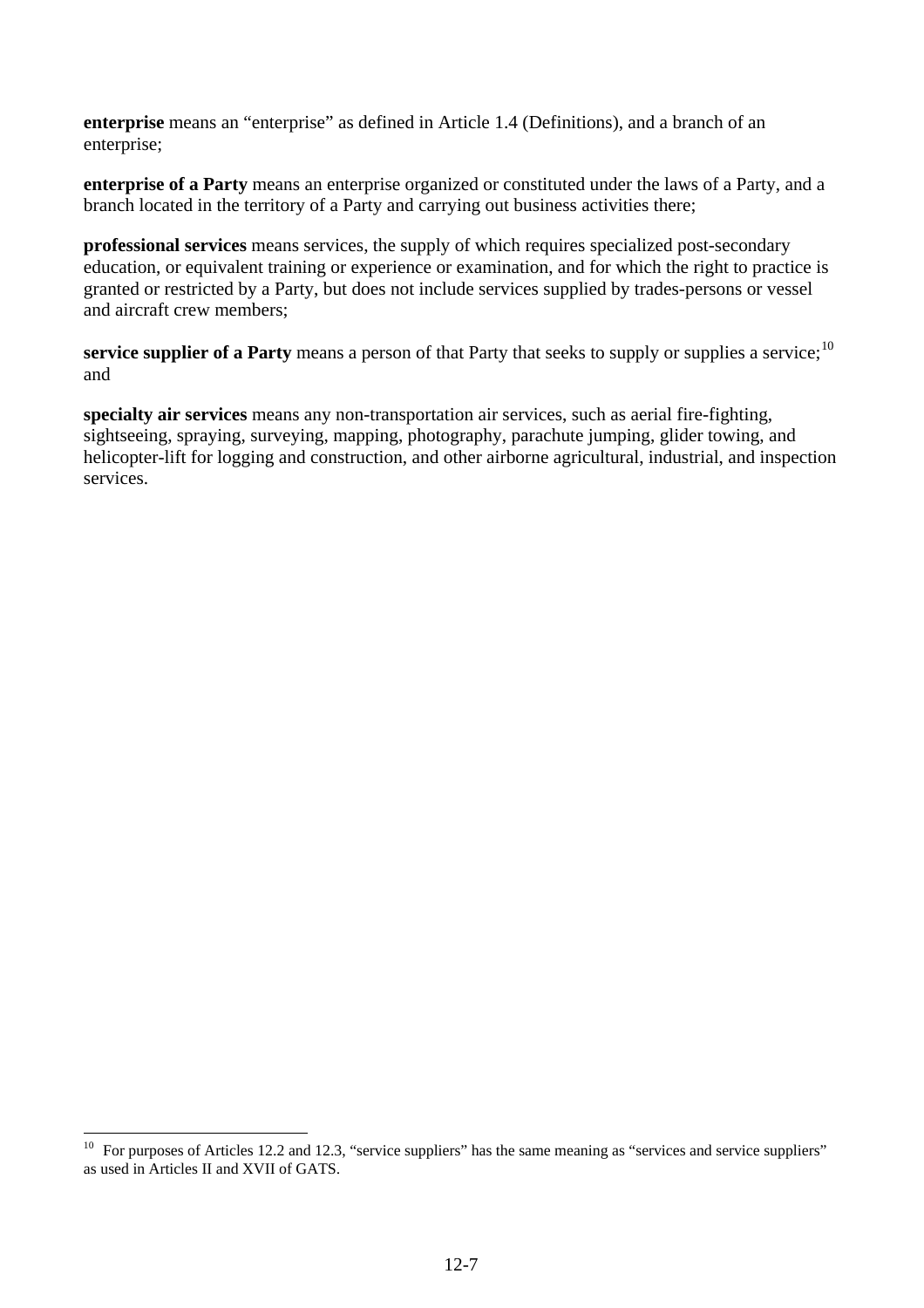## **ANNEX 12-A PROFESSIONAL SERVICES**

1. On request of the other Party, a Party shall provide information concerning standards and criteria for the licensing and certification of professional services suppliers, including information concerning the appropriate regulatory or other body to consult regarding these standards and criteria. These standards and criteria include requirements regarding education, examinations, experience, conduct and ethics, professional development and re-certification, scope of practice, local knowledge, and consumer protection.

2. Where the Parties agree, each Party shall encourage the relevant bodies in its territory to develop mutually acceptable standards and criteria for licensing and certification, to provide recommendations to the Joint Committee on mutual recognition, and to develop procedures for the temporary licensing arrangements of professional service suppliers of the other Party with respect to professional services sectors or subsectors mutually agreed by the Parties. These sectors or subsectors may include those listed in Appendix 12-A-1.

3. The Parties hereby establish a Professional Services Working Group, comprising representatives of each Party, to facilitate the activities set out in paragraphs 1 and 2. The Working Group shall meet within one year after the date this Agreement enters into force unless the Parties otherwise agree.

4. The Working Group should consider, for professional services generally and, as appropriate, for individual professional services, the following matters:

- (a) procedures for fostering the development of mutual recognition arrangements between relevant professional bodies of the Parties;
- (b) the feasibility of developing model procedures for the licensing and certification of professional services suppliers;
- (c) measures inconsistent with Article 12.2 or 12.4 maintained at the regional level of government that would prevent the development of a mutual recognition arrangement or prevent a service supplier of a Party from receiving the benefits of such an arrangement; and
- (d) other issues of mutual interest relating to the supply of professional services.

5. The Working Group shall consider, as appropriate, relevant bilateral, plurilateral, and multilateral agreements relating to professional services.

6. The Working Group shall report to the Joint Committee on its progress, including with respect to any recommendation for initiatives to promote mutual recognition of standards and criteria and temporary licensing, and on the further direction of its work, no later than two years after the date this Agreement enters into force.

7. On receipt of a recommendation referred to in paragraphs 2 and 6, the Joint Committee shall review the recommendation within a reasonable time to determine whether it is consistent with this Agreement. Based on the results of that review and as otherwise appropriate, each Party shall work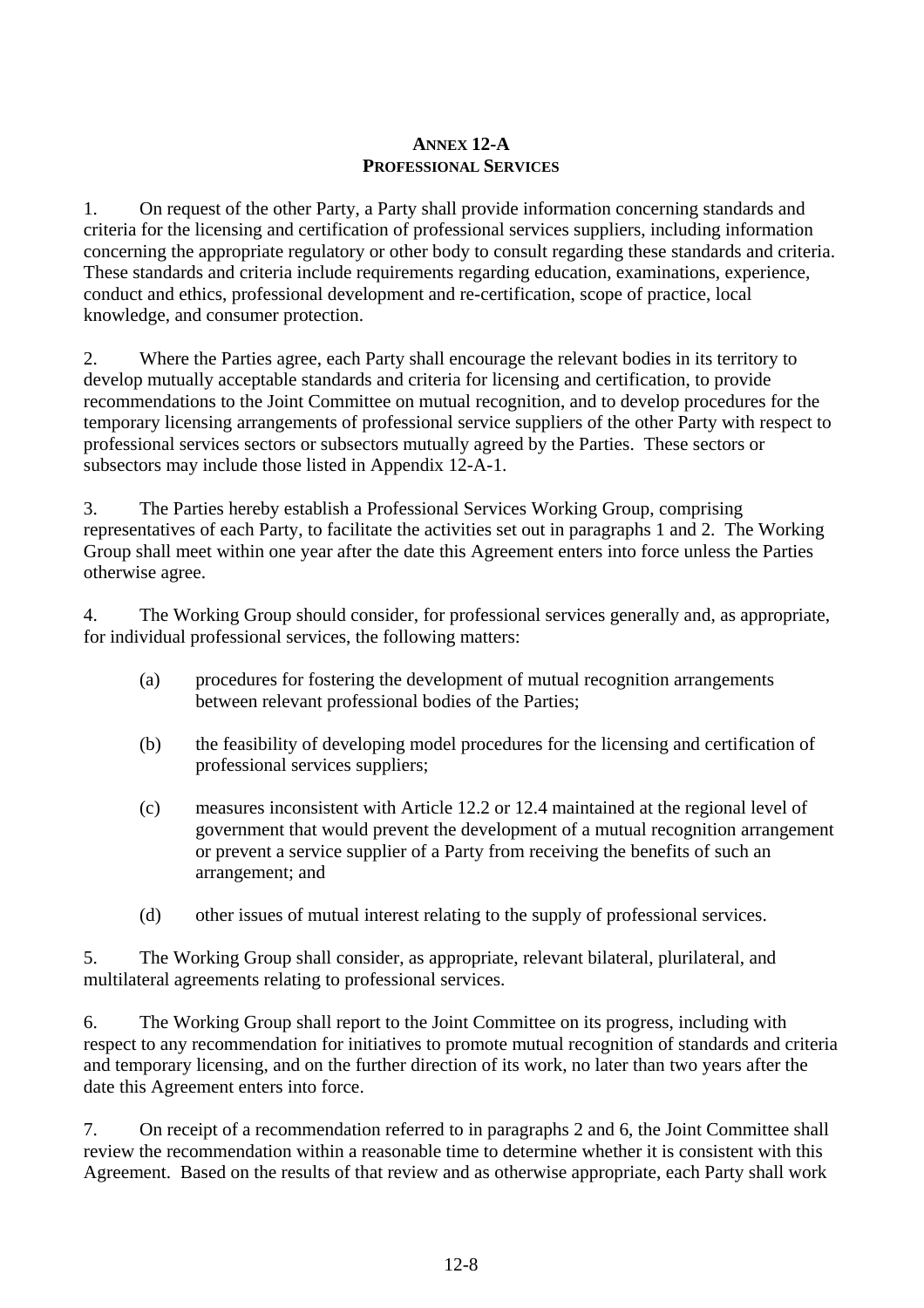with and encourage its respective relevant bodies to implement the recommendation within a mutually agreed time.

8. The Joint Committee shall review the implementation of this Annex at least once every three years.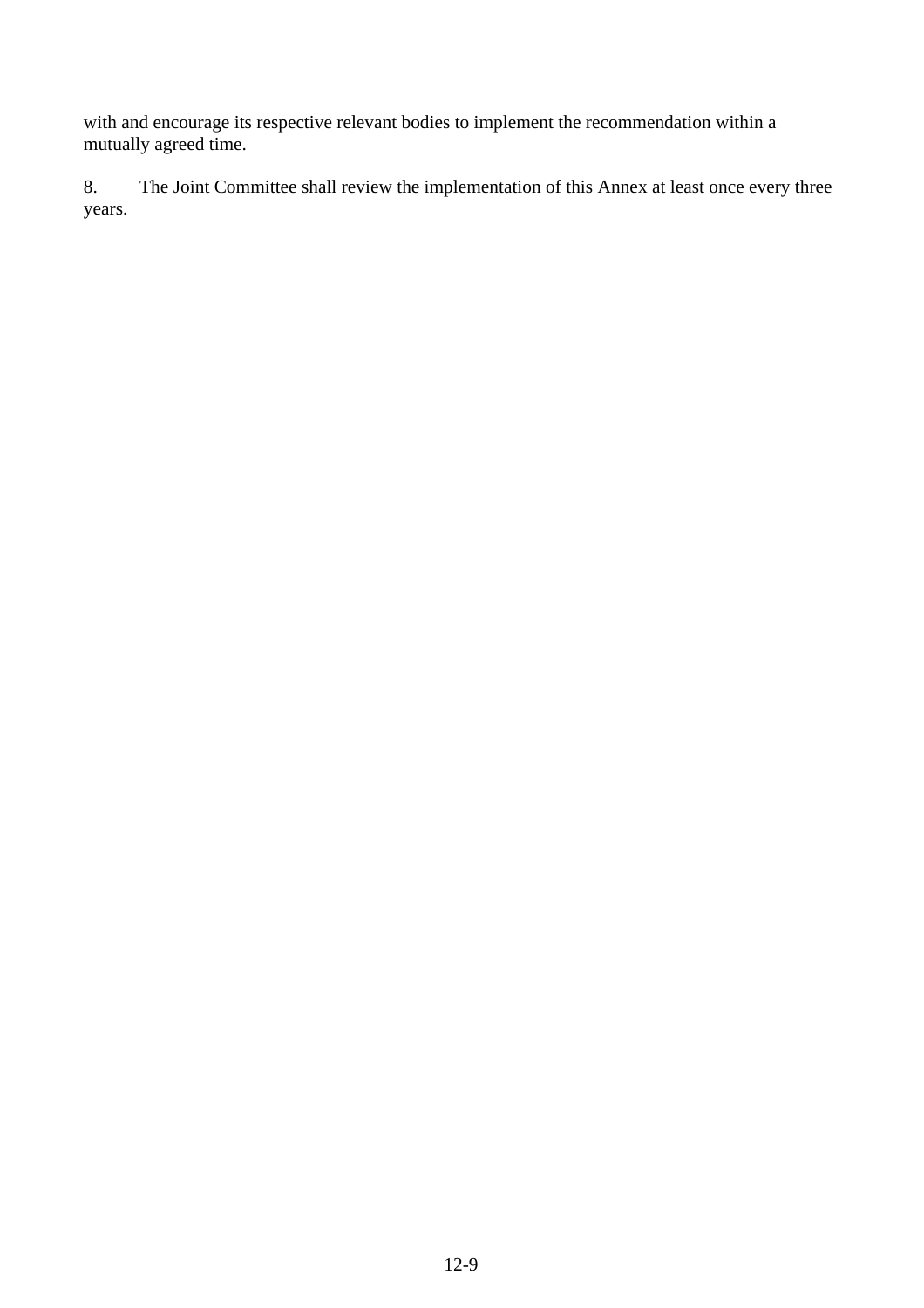# **APPENDIX 12-A-1 SECTORS FOR MUTUAL RECOGNITION AND TEMPORARY LICENSING**

- 1. Engineering Services
- 2. Architectural Services
- 3. Veterinary Services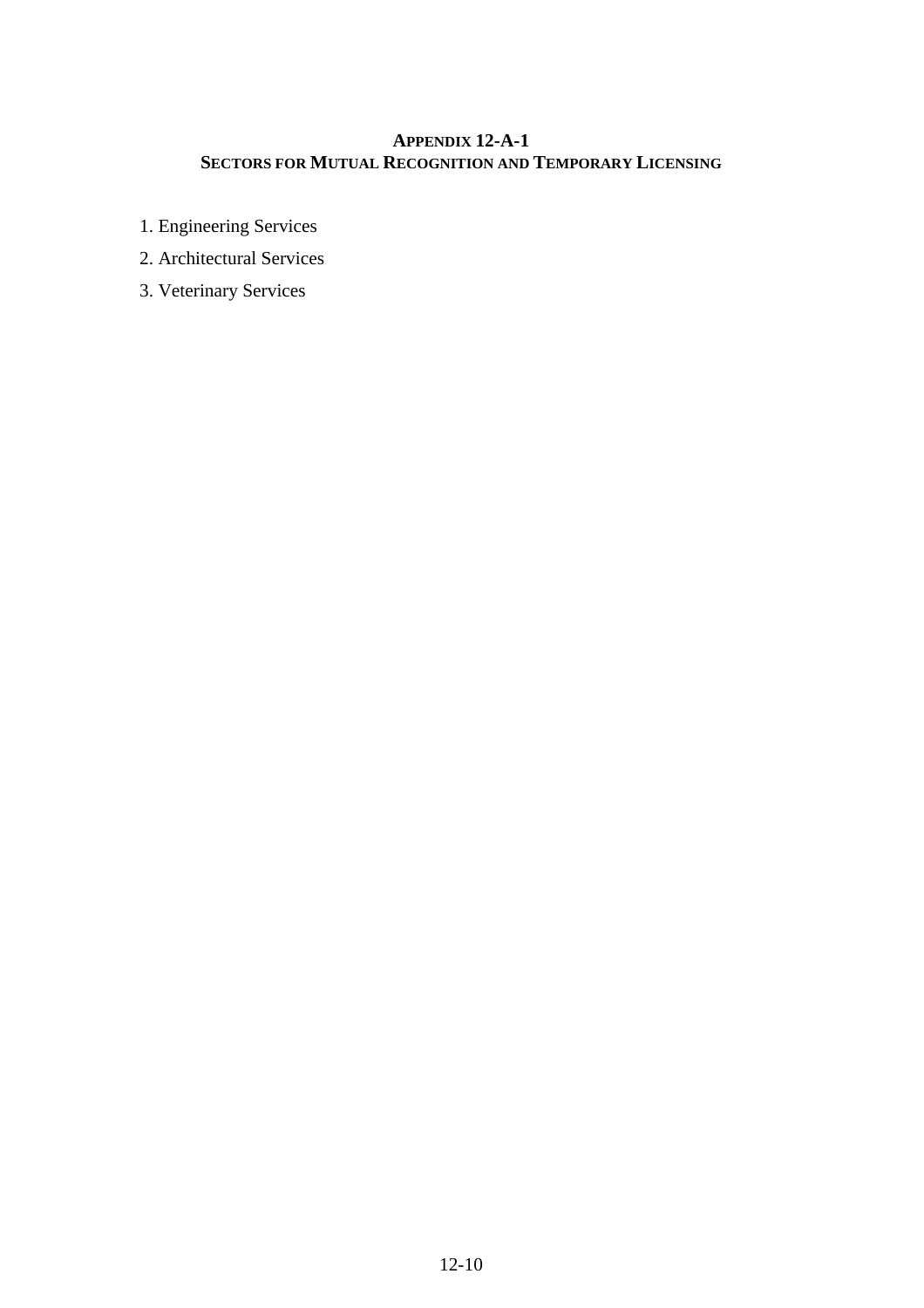### **ANNEX 12-B EXPRESS DELIVERY SERVICES**

1. For purposes of this Agreement, **express delivery services** means the collection, transport, and delivery, of documents, printed matter, parcels, goods, or other items on an expedited basis while tracking and maintaining control of these items throughout the supply of the service.<sup>[11](#page-10-0)</sup>

2. The Parties confirm their desire to maintain at least the level of market openness for express delivery services that is in existence on the date this Agreement is signed. If a Party considers that the other Party is not maintaining such level of access, it may request consultations. The other Party shall afford adequate opportunity for consultations and, to the extent possible, shall provide information in response to inquiries regarding the level of access and any related matter.

3. Each Party shall ensure that, where a Party's monopoly supplier of postal services competes, either directly or through an affiliated company, in the supply of express delivery services outside the scope of its monopoly rights, that supplier does not abuse its monopoly position to act in the territory of the Party in a manner inconsistent with the Party's obligations under Article 11.3 (National Treatment), Article 11.4 (Most-Favored-Nation Treatment), Article 12.2, 12.3, or 12.4, or Article 16.2 (Designated Monopolies). Further to Article 1.2 (Relation to Other Agreements), the Parties also reaffirm their rights and obligations under Article VIII of GATS with respect to express delivery services.<sup>[12](#page-10-1)</sup>

4. Each Party confirms its intention to prevent revenues derived from monopoly postal services from being directed to confer an advantage to its own or any other competitive supplier's express delivery services.<sup>[13](#page-10-2)</sup>

5 For greater certainty, this Annex does not limit a Party's right to adopt or maintain a measure outside the scope of this Chapter or a measure regarding transportation services as set out in a Party's Schedule to Annex I or II.

<span id="page-10-0"></span> $\overline{a}$ <sup>11</sup> For greater certainty, "express delivery services" does not include:

<sup>(</sup>a) for the United States, delivery of letters subject to the *Private Express Statutes* (18 U.S.C. 1693 *et seq*., 39 U.S.C. 601 *et seq*.), but does include delivery of letters subject to the exceptions to, or suspensions promulgated under, those statutes, which permit private delivery of extremely urgent letters; and

<sup>(</sup>b) for Korea, collecting, processing, and delivering letters for which exclusive rights are reserved for the Korean Postal Authority (KPA) under the *Postal Service Act*, but does include collecting, processing, and delivering commercial documents subject to Article 3 of the *Enforcement Decree of the Postal Services Act*.

<span id="page-10-1"></span><sup>&</sup>lt;sup>12</sup> Neither paragraph 3 nor Article 16.2.1(d) (Designated Monopolies) shall be construed to require a Party to afford a private express delivery service supplier rights of access to the postal network of its monopoly supplier of postal services.

<span id="page-10-2"></span> $13$  For greater certainty, paragraph 4 shall not be construed to require a Party to amend relevant existing laws and regulations or to prevent KPA or the U.S. Postal Service from supplying any services.